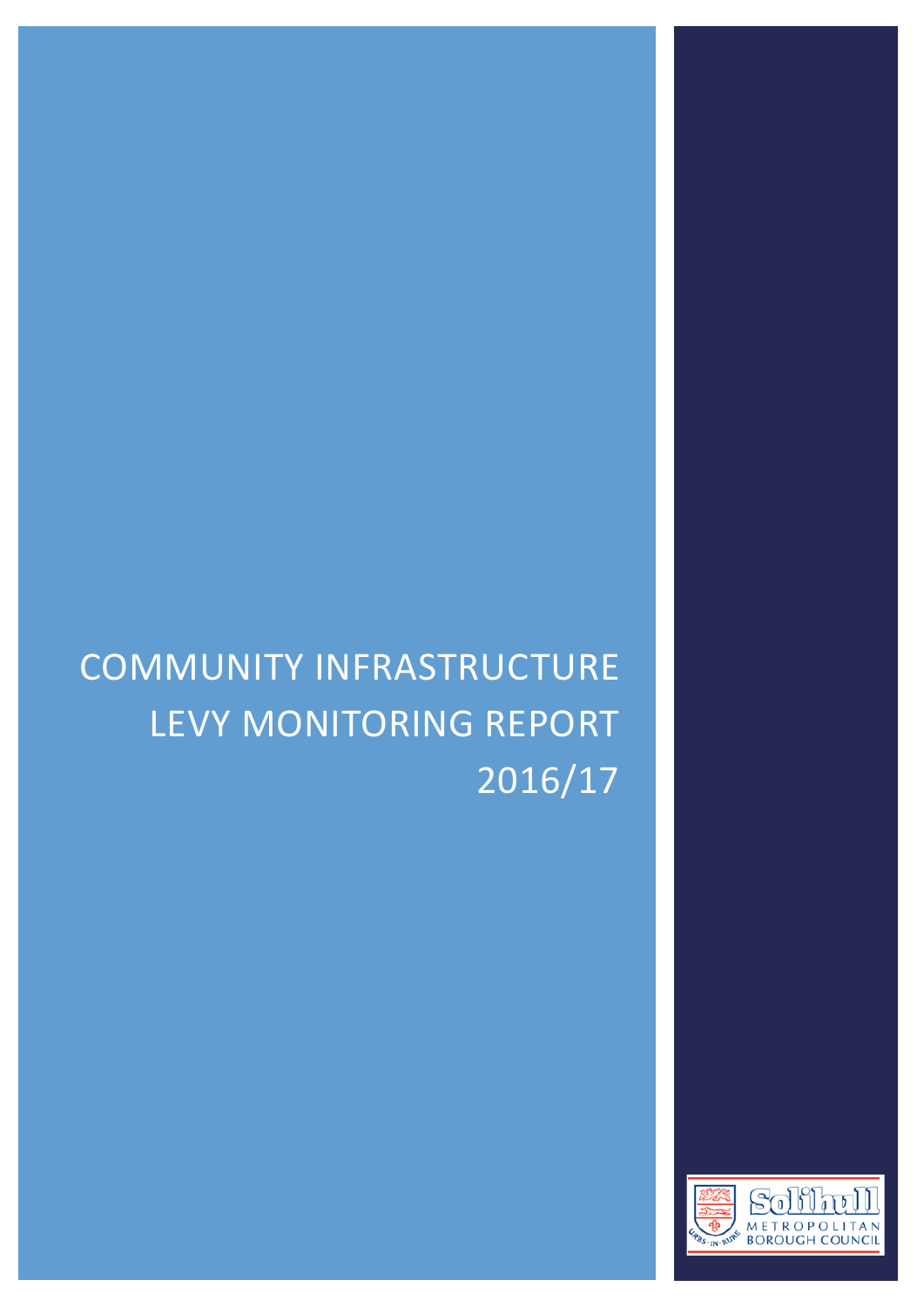## COMMUNITY INFRASTRUCTURE LEVY MONITORING REPORT 2016/17

In April 2010 new regulations were introduced that allows local authorities to set up a Community Infrastructure Levy (CIL).

CIL is a tariff charged on development, at a locally set rate, to fund infrastructure needs arising from new development in the Borough. This can include transport schemes; flood defences; schools; health & social care facilities; parks & green spaces; cultural & sports facilities.

We introduced our charging schedule on 4<sup>th</sup> July 2016 and in order to ensure the levy is open and transparent, charging authorities must publish a report on the levy on their website by 31st December each year, for the previous financial year. This report covers the period from 01 April 2016 to 31 March 2017. Further information regarding our charging schedule can be found at [www.solihull.gov.uk/cil.](http://www.solihull.gov.uk/cil)

#### **CIL FUNDING SUMMARY**

Once CIL receipts are received, the monies are divided into three areas:

- **Strategic CIL** - which is to be spent on items identified in the Council's Regulation 123 list which can be found at

[http://www.solihull.gov.uk/Portals/0/Planning/CIL/Regulation\\_123\\_list.pdf](http://www.solihull.gov.uk/Portals/0/Planning/CIL/Regulation_123_list.pdf)

- Neighbourhood Proportion this is passed directly to the Parish Council where the development takes place and can be up to 25% of the total CIL Receipts where a Neighbourhood Plan exists. Parishes without a Neighbourhood Plan will receive 15% (capped at £100 per existing Council Tax Dwelling). Where the Levy is collected in areas without a Parish, monies are held within a Ward allocation, with the responsibility for spending held with the Charging Authority.
- **Administration Expenditure** up to 5% of all CIL receipts are retained for administration costs for the Levy.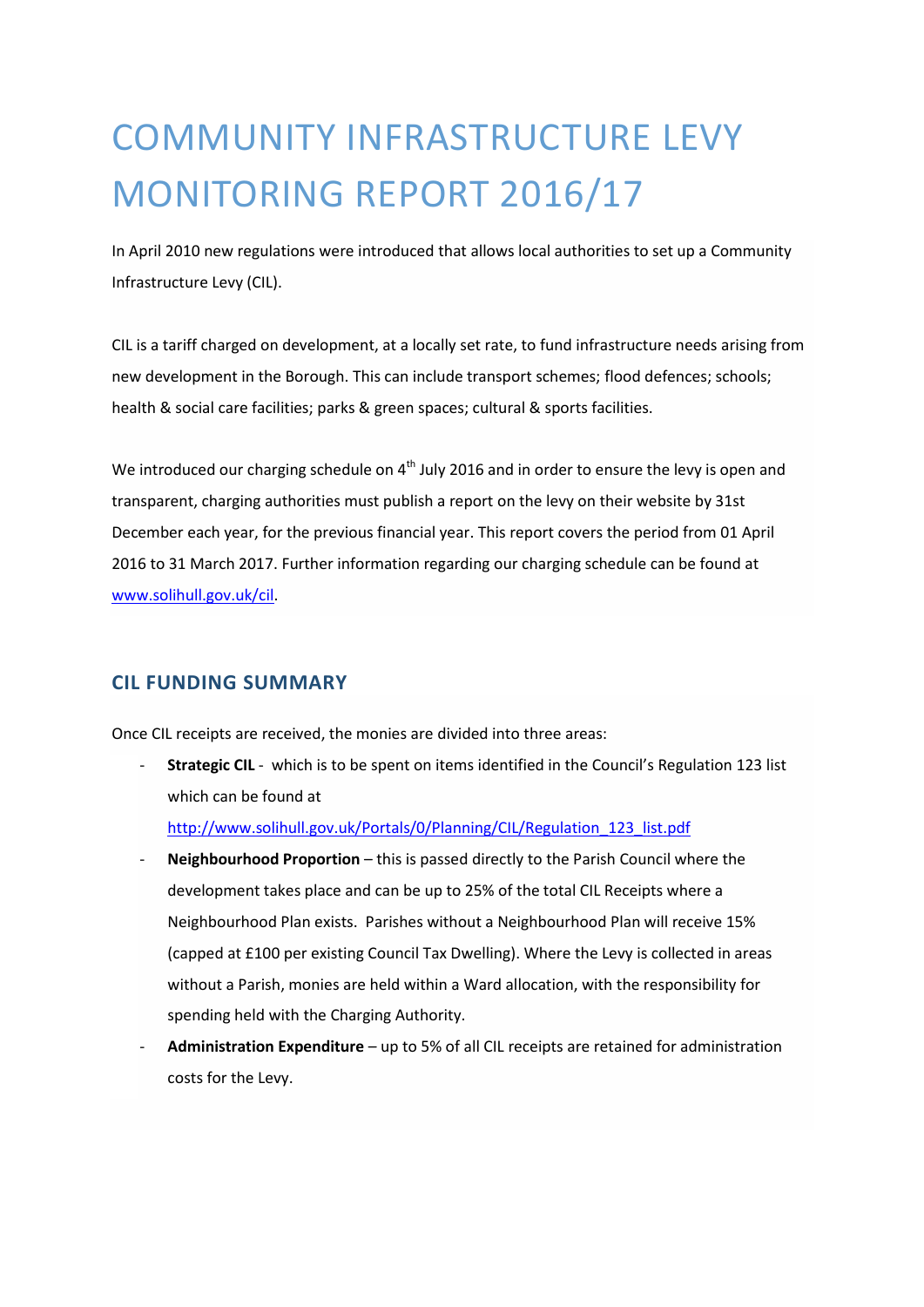The total CIL receipts in the reported year 2016/17, amounted to £278,680. This includes £222,944 in the CIL Strategic Fund; £41,802 to neighbourhood allocations and £13,934 to be applied to administrative expenses.

The following tables set out the receipts and spending in more detail:

- 1. CIL Summary
- 2. Strategic CIL
- 3. Neighbourhood Proportion Summary
- 4. Neighbourhood Proportion (Parishes)
- 5. Neighbourhood Proportion (Wards)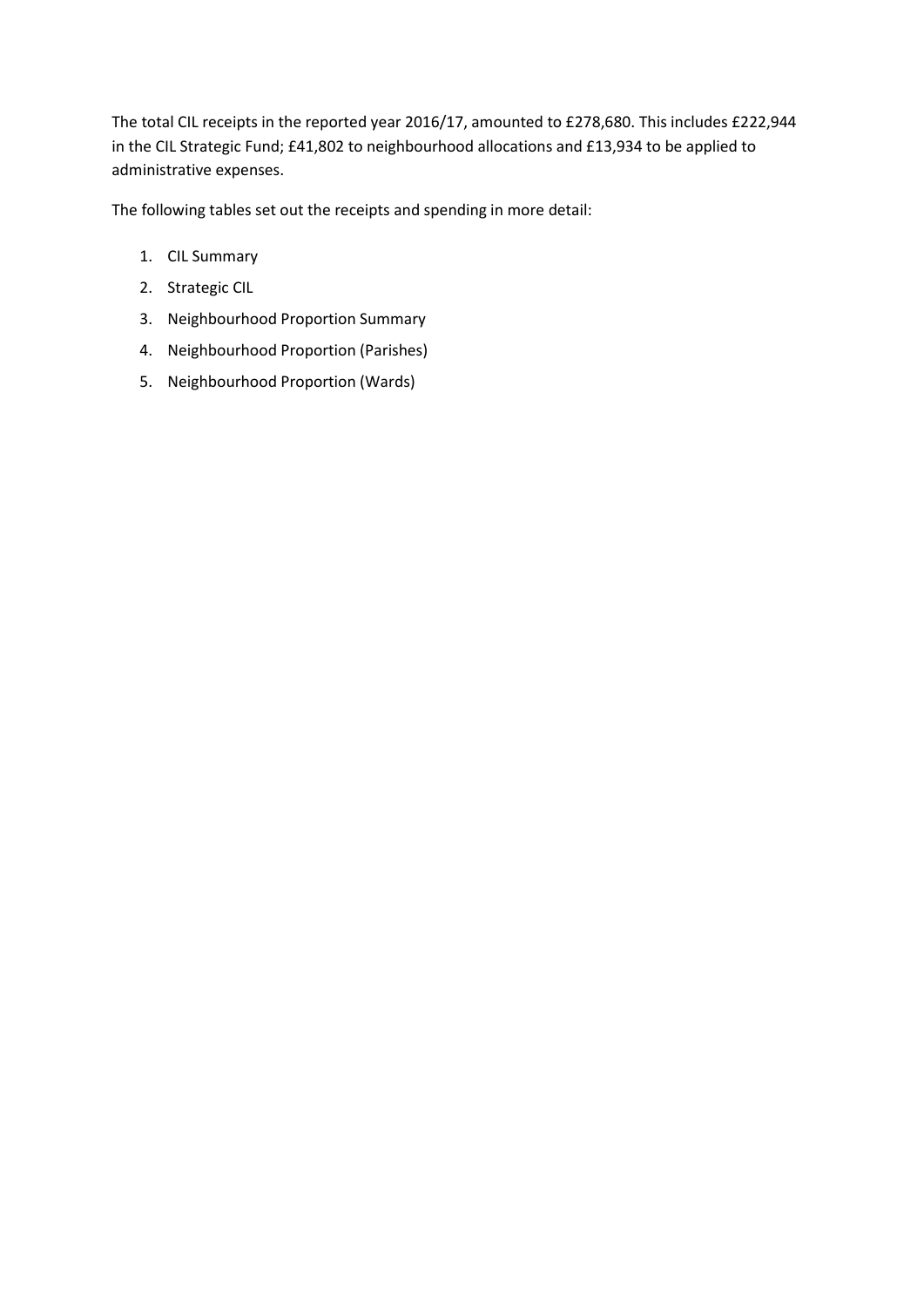### **1. CIL SUMMARY REPORT**

| <b>OVERALL CIL TOTALS</b>                                   |          |
|-------------------------------------------------------------|----------|
| Total CIL receipts for the reported year                    | £278,680 |
| Total CIL carried over from previous years                  | £0       |
| Total applied to administration expenses                    | £13,934  |
| Above as a percentage of CIL collected in the reported year | 5%       |
| Total CIL Expenditure for the Reported Year                 | f0       |
| Total CIL retained at the end of the reported year          | £278,680 |

#### **2. STRATEGIC CIL REPORT**

| <b>STRATEGIC CIL TOTALS</b>                                  |          |
|--------------------------------------------------------------|----------|
| Total Strategic CIL Receipts for the year                    | £222,944 |
| Total Strategic CIL carried over from previous years         | £Ο       |
| Total Expenditure for the Reported Year                      | £Ο       |
| Total Strategic CIL retained at the end of the reported year | £222.944 |

| <b>BREAKDOWN OF STRATEGIC CIL EXPENDITURE</b>                            |
|--------------------------------------------------------------------------|
| Items of infrastructure to which CIL (including land payments) has       |
| been applied:                                                            |
| N/A                                                                      |
| Details of infrastructure items (provision in whole or in part) relating |
| to CIL applied to repay money borrowed, including any interest,          |
| pursuant to regulation 62(4):                                            |
|                                                                          |
| N/A                                                                      |
| Details of infrastructure items relating to CIL passed to another        |
| person for that person to apply to funding the provision,                |
| improvement, replacement, operation or maintenance of                    |
| infrastructure pursuant to regulation 59(4):                             |
| N/A                                                                      |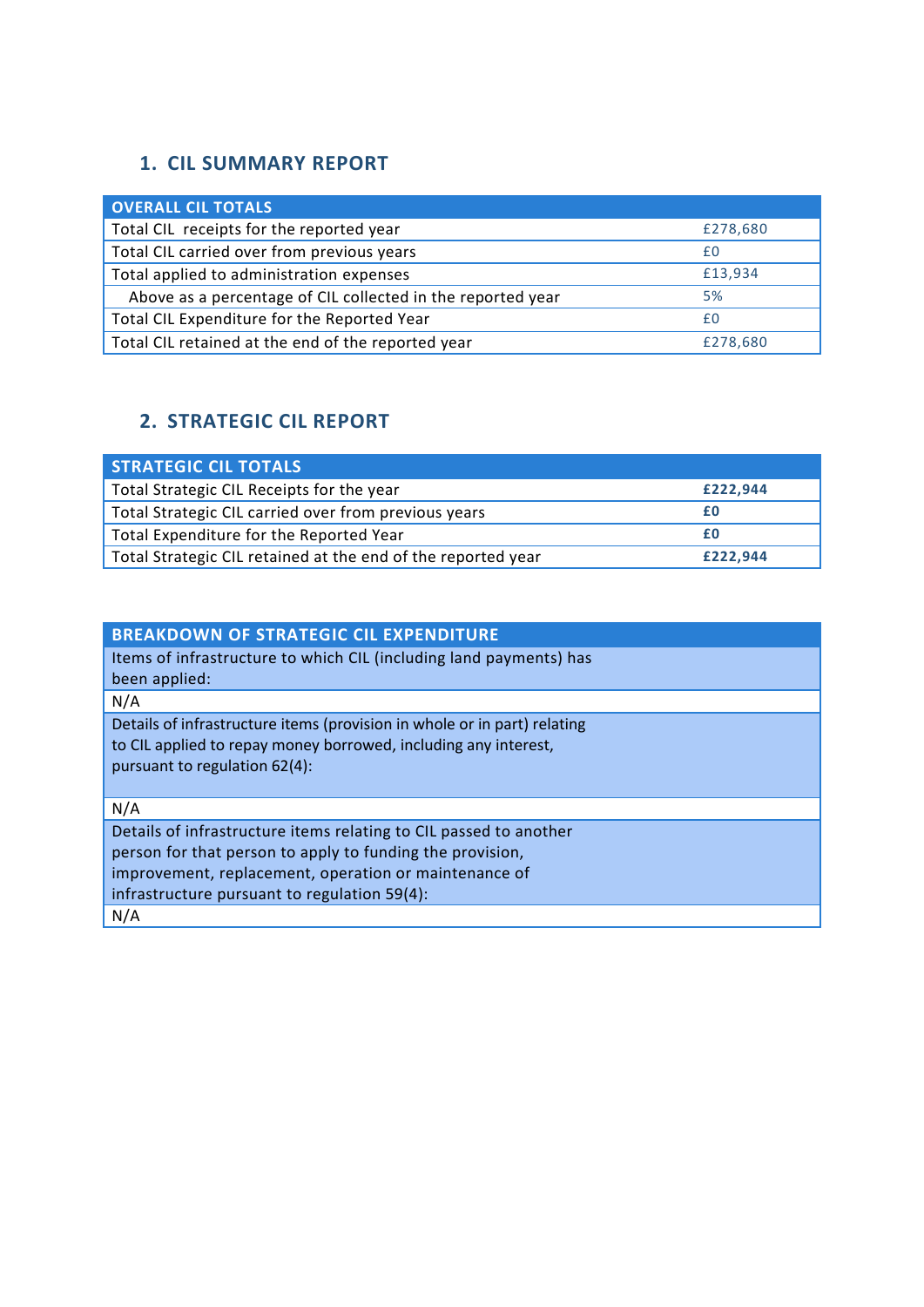#### **3. NEIGHBOURHOOD ALLOCATION REPORTS**

| NEIGHBOURHOOD ALLOCATION TOTALS (SUMMARY)                               |         |
|-------------------------------------------------------------------------|---------|
| Total Neighbourhood Allocation Receipts for the Reported Year           | £41,802 |
| Total Neighbourhood Allocation carried over from previous years         |         |
| Total Neighbourhood Allocation Expenditure for the Reported Year        | £Ο      |
| Total Neighbourhood Allocation retained at the end of the reported year | £41,802 |

#### **4. 4. NEIGHBOURHOOD ALLOCATION REPORTS (PARISHES)**

| <b>PARISH:BALSALL</b>                            |                                      |
|--------------------------------------------------|--------------------------------------|
| Receipts for (Parish) the Reported Year          | £0                                   |
| Carried over from previous years                 | £0                                   |
| <b>Expenditure</b> for the Reported Year         | £0                                   |
| Items to which Parish receipts have been applied | <b>AMOUNT ON</b><br><b>EACH ITEM</b> |
| N/A                                              | $-N/A$                               |
| Retained at the end of the reported year         | £0                                   |

| <b>PARISH:BARSTON</b>                            |                  |
|--------------------------------------------------|------------------|
| Receipts for (Parish) the Reported Year          | £0               |
| Carried over from previous years                 | £0               |
| <b>Expenditure</b> for the Reported Year         | £0               |
| Items to which Parish receipts have been applied | <b>AMOUNT ON</b> |
|                                                  | <b>EACH ITEM</b> |
| N/A                                              | $-N/A$           |
| Retained at the end of the reported year         | £0               |

| <b>PARISH:BERKSWELL</b>                          |                                      |
|--------------------------------------------------|--------------------------------------|
| Receipts for (Parish) the Reported Year          | £0                                   |
| Carried over from previous years                 | £0                                   |
| <b>Expenditure</b> for the Reported Year         | £0                                   |
| Items to which Parish receipts have been applied | <b>AMOUNT ON</b><br><b>EACH ITEM</b> |
| N/A                                              | $-N/A$                               |
| Retained at the end of the reported year         | £0                                   |

| <b>PARISH:BICKENHILL</b>                         |                                      |
|--------------------------------------------------|--------------------------------------|
| Receipts for (Parish) the Reported Year          | £0                                   |
| Carried over from previous years                 | £0                                   |
| <b>Expenditure</b> for the Reported Year         | £0                                   |
| Items to which Parish receipts have been applied | <b>AMOUNT ON</b><br><b>EACH ITEM</b> |
| N/A                                              | $-N/A$                               |
| Retained at the end of the reported year         | £0                                   |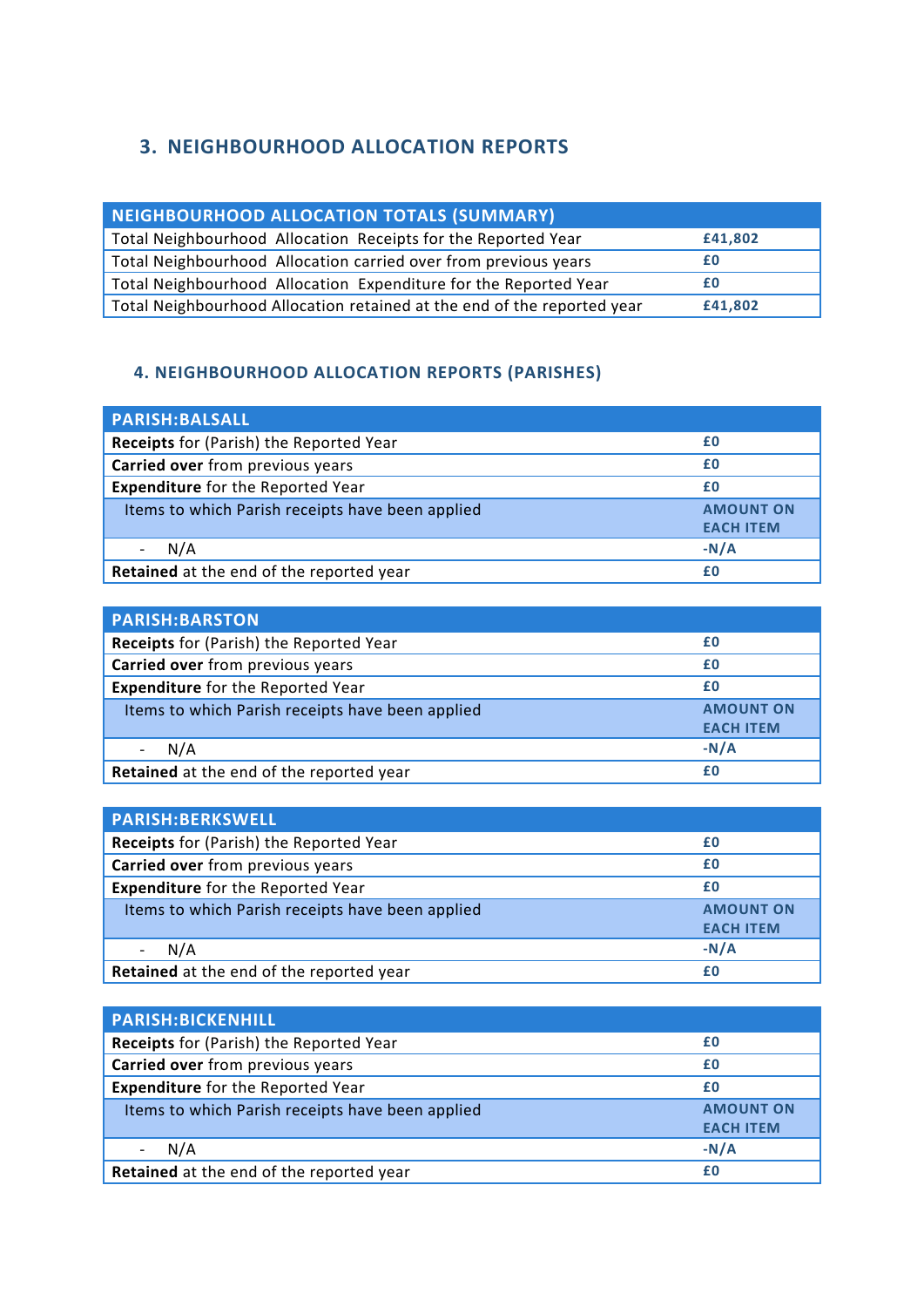| <b>PARISH: CASTLE BROMWICH</b>                   |                                      |
|--------------------------------------------------|--------------------------------------|
| Receipts for (Parish) the Reported Year          | £0                                   |
| Carried over from previous years                 | £0                                   |
| <b>Expenditure</b> for the Reported Year         | £0                                   |
| Items to which Parish receipts have been applied | <b>AMOUNT ON</b><br><b>EACH ITEM</b> |
| N/A                                              | $-N/A$                               |
| Retained at the end of the reported year         | £0                                   |
|                                                  |                                      |

| <b>PARISH: CHADWICK END</b>                      |                                      |
|--------------------------------------------------|--------------------------------------|
| Receipts for (Parish) the Reported Year          | £0                                   |
| Carried over from previous years                 | £0                                   |
| <b>Expenditure</b> for the Reported Year         | £0                                   |
| Items to which Parish receipts have been applied | <b>AMOUNT ON</b><br><b>EACH ITEM</b> |
| N/A                                              | $-N/A$                               |
| Retained at the end of the reported year         | £0                                   |

| <b>PARISH: CHESWICK GREEN</b>                    |                  |
|--------------------------------------------------|------------------|
| Receipts for (Parish) the Reported Year          | £0               |
| Carried over from previous years                 | £0               |
| <b>Expenditure</b> for the Reported Year         | £0               |
| Items to which Parish receipts have been applied | <b>AMOUNT ON</b> |
|                                                  | <b>EACH ITEM</b> |
| N/A                                              | $-N/A$           |
| Retained at the end of the reported year         | £0               |

| <b>PARISH: DICKENS HEATH</b>                     |                  |
|--------------------------------------------------|------------------|
| Receipts for (Parish) the Reported Year          | £0               |
| Carried over from previous years                 | £0               |
| <b>Expenditure</b> for the Reported Year         | £0               |
| Items to which Parish receipts have been applied | <b>AMOUNT ON</b> |
|                                                  | <b>EACH ITEM</b> |
| N/A                                              | $-N/A$           |
| Retained at the end of the reported year         | £Ο               |

| <b>PARISH:HAMPTON-IN-ARDEN</b>                   |                  |
|--------------------------------------------------|------------------|
| Receipts for (Parish) the Reported Year          | £2,309           |
| Carried over from previous years                 | £0               |
| <b>Expenditure</b> for the Reported Year         | £0               |
| Items to which Parish receipts have been applied | <b>AMOUNT ON</b> |
|                                                  | <b>EACH ITEM</b> |
| N/A                                              | $-N/A$           |
| Retained at the end of the reported year         | £2,309           |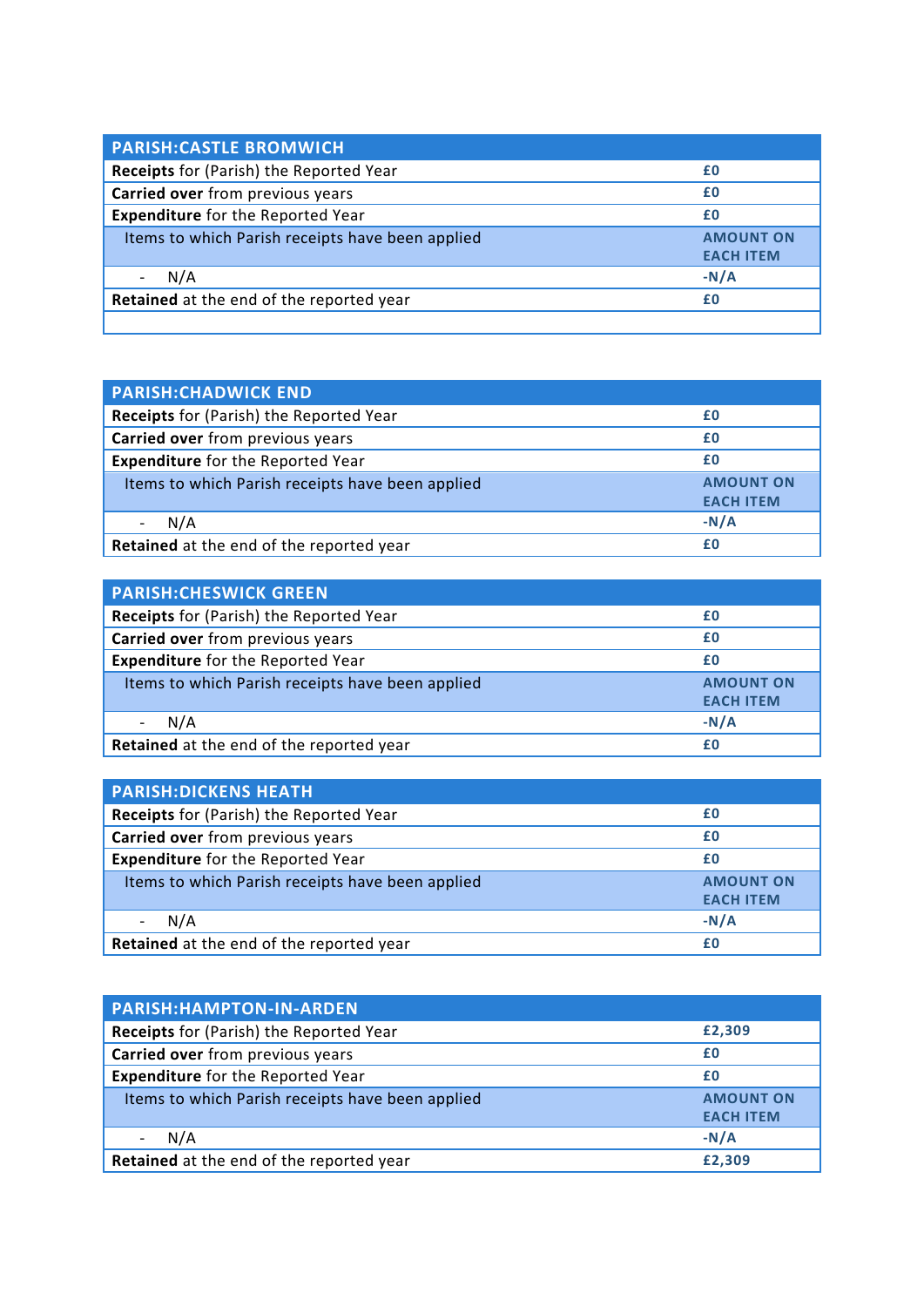| <b>PARISH: HOCKELY HEATH</b>                     |                                      |
|--------------------------------------------------|--------------------------------------|
| Receipts for (Parish) the Reported Year          | £0                                   |
| Carried over from previous years                 | £0                                   |
| <b>Expenditure</b> for the Reported Year         | £0                                   |
| Items to which Parish receipts have been applied | <b>AMOUNT ON</b><br><b>EACH ITEM</b> |
| N/A                                              | $-N/A$                               |
| Retained at the end of the reported year         | £0                                   |

| <b>PARISH: MERIDEN</b>                           |                                      |
|--------------------------------------------------|--------------------------------------|
| Receipts for (Parish) the Reported Year          | £0                                   |
| Carried over from previous years                 | £0                                   |
| <b>Expenditure</b> for the Reported Year         | £0                                   |
| Items to which Parish receipts have been applied | <b>AMOUNT ON</b><br><b>EACH ITEM</b> |
| N/A                                              | $-N/A$                               |
| Retained at the end of the reported year         | £0                                   |

| <b>PARISH:TIDBURY GREEN</b>                      |                  |
|--------------------------------------------------|------------------|
| Receipts for (Parish) the Reported Year          | £0               |
| Carried over from previous years                 | £0               |
| <b>Expenditure</b> for the Reported Year         | £0               |
| Items to which Parish receipts have been applied | <b>AMOUNT ON</b> |
|                                                  | <b>EACH ITEM</b> |
| N/A                                              | $-N/A$           |
| Retained at the end of the reported year         | £0               |

#### **6. NEIGHBOURHOOD ALLOCATION REPORTS (WARDS)**

| <b>WARD: BLYTHE</b>                              |                                      |
|--------------------------------------------------|--------------------------------------|
| <b>Receipts</b> for (Parish) the Reported Year   | £0                                   |
| Carried over from previous years                 | £0                                   |
| <b>Expenditure</b> for the Reported Year         | £0                                   |
| Items to which Parish receipts have been applied | <b>AMOUNT ON</b><br><b>EACH ITEM</b> |
| N/A                                              | $-N/A$                               |
| Retained at the end of the reported year         | £0                                   |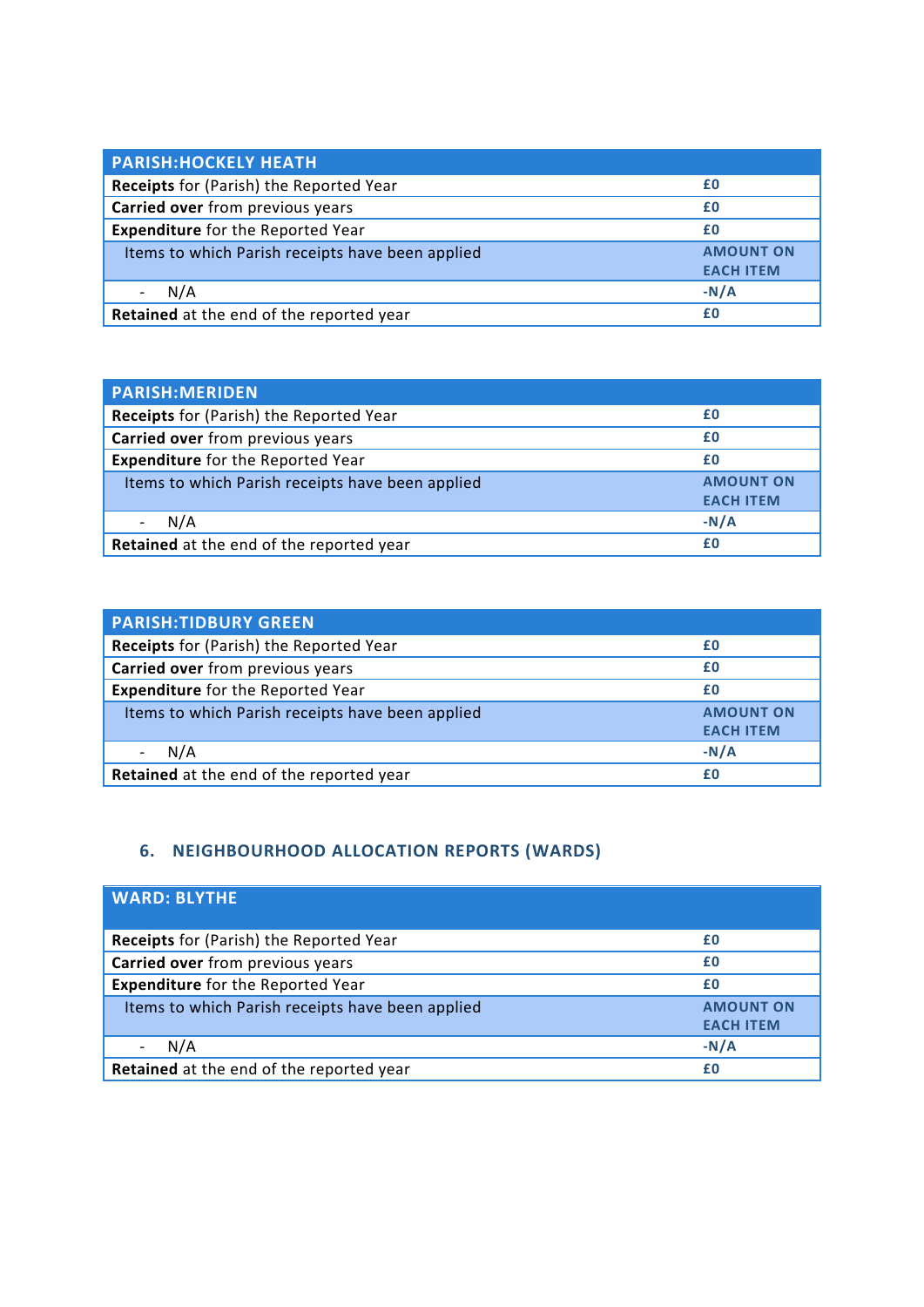#### **WARD: DORRIDGE AND HOCKLEY HEATH**

| <b>Receipts</b> for (Parish) the Reported Year   | £5,490           |
|--------------------------------------------------|------------------|
| Carried over from previous years                 | £0               |
| <b>Expenditure</b> for the Reported Year         | £0               |
| Items to which Parish receipts have been applied | <b>AMOUNT ON</b> |
|                                                  | <b>EACH ITEM</b> |
| N/A                                              | $-N/A$           |
| Retained at the end of the reported year         | £5,490           |

| <b>WARD: LYNDON</b>                              |                                      |
|--------------------------------------------------|--------------------------------------|
| <b>Receipts</b> for (Parish) the Reported Year   | £0                                   |
| Carried over from previous years                 | £0                                   |
| <b>Expenditure</b> for the Reported Year         | £0                                   |
| Items to which Parish receipts have been applied | <b>AMOUNT ON</b><br><b>EACH ITEM</b> |
| N/A                                              | $-N/A$                               |
| Retained at the end of the reported year         | £0                                   |

| <b>WARD: OLTON</b>                               |                  |
|--------------------------------------------------|------------------|
| <b>Receipts</b> for (Parish) the Reported Year   | £4,725           |
| Carried over from previous years                 | £0               |
| <b>Expenditure</b> for the Reported Year         | £0               |
| Items to which Parish receipts have been applied | <b>AMOUNT ON</b> |
|                                                  | <b>EACH ITEM</b> |
| N/A                                              | $-N/A$           |
| Retained at the end of the reported year         | £4,725           |

| <b>WARD: ELMDON,</b>                             |                                      |
|--------------------------------------------------|--------------------------------------|
| <b>Receipts</b> for (Parish) the Reported Year   | £0                                   |
| Carried over from previous years                 | £0                                   |
| <b>Expenditure</b> for the Reported Year         | £0                                   |
| Items to which Parish receipts have been applied | <b>AMOUNT ON</b><br><b>EACH ITEM</b> |
| N/A                                              | $-N/A$                               |
| Retained at the end of the reported year         | £0                                   |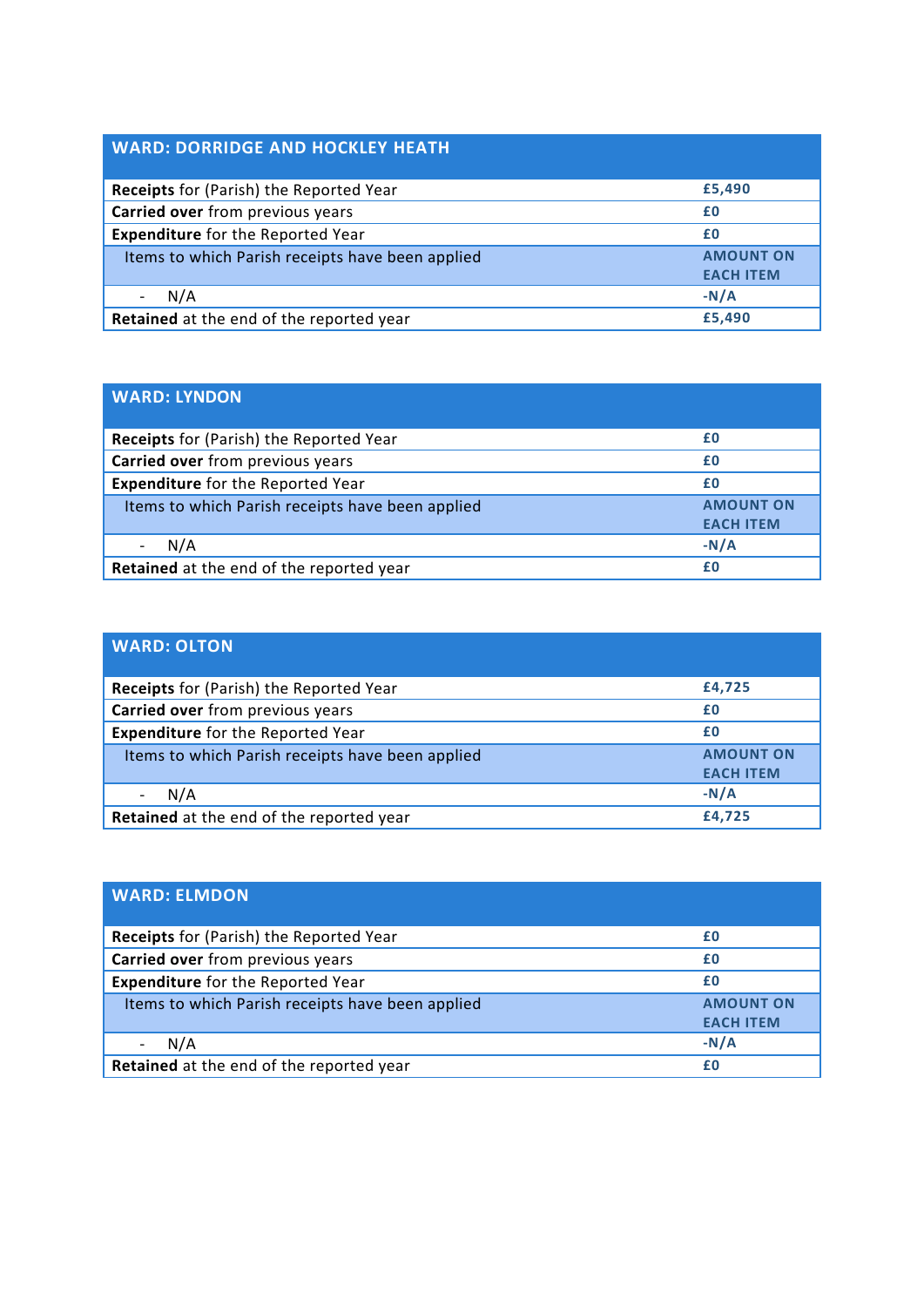| <b>WARD: SILHILL</b>                             |                                      |
|--------------------------------------------------|--------------------------------------|
| <b>Receipts</b> for (Parish) the Reported Year   | £2,075                               |
| Carried over from previous years                 | £0                                   |
| <b>Expenditure</b> for the Reported Year         | £0                                   |
| Items to which Parish receipts have been applied | <b>AMOUNT ON</b><br><b>EACH ITEM</b> |
| N/A                                              | $-N/A$                               |
| Retained at the end of the reported year         | £2,075                               |

| <b>WARD: ST ALPHEGE</b>                          |                                      |
|--------------------------------------------------|--------------------------------------|
| Receipts for (Parish) the Reported Year          | £1,837                               |
| Carried over from previous years                 | £0                                   |
| <b>Expenditure</b> for the Reported Year         | £0                                   |
| Items to which Parish receipts have been applied | <b>AMOUNT ON</b><br><b>EACH ITEM</b> |
| N/A                                              | $-N/A$                               |
| Retained at the end of the reported year         | £1,837                               |

| <b>WARD: KNOWLE</b>                              |                  |
|--------------------------------------------------|------------------|
| Receipts for (Parish) the Reported Year          | £0               |
| Carried over from previous years                 | £0               |
| <b>Expenditure</b> for the Reported Year         | £0               |
| Items to which Parish receipts have been applied | <b>AMOUNT ON</b> |
|                                                  | <b>EACH ITEM</b> |
| N/A                                              | $-N/A$           |
| Retained at the end of the reported year         | £0               |

| <b>WARD: SHIRLEY EAST</b>                        |                                      |
|--------------------------------------------------|--------------------------------------|
| Receipts for (Parish) the Reported Year          | £11,821                              |
| Carried over from previous years                 | £0                                   |
| <b>Expenditure</b> for the Reported Year         | £0                                   |
| Items to which Parish receipts have been applied | <b>AMOUNT ON</b><br><b>EACH ITEM</b> |
| N/A                                              | $-N/A$                               |
| Retained at the end of the reported year         | £11,821                              |